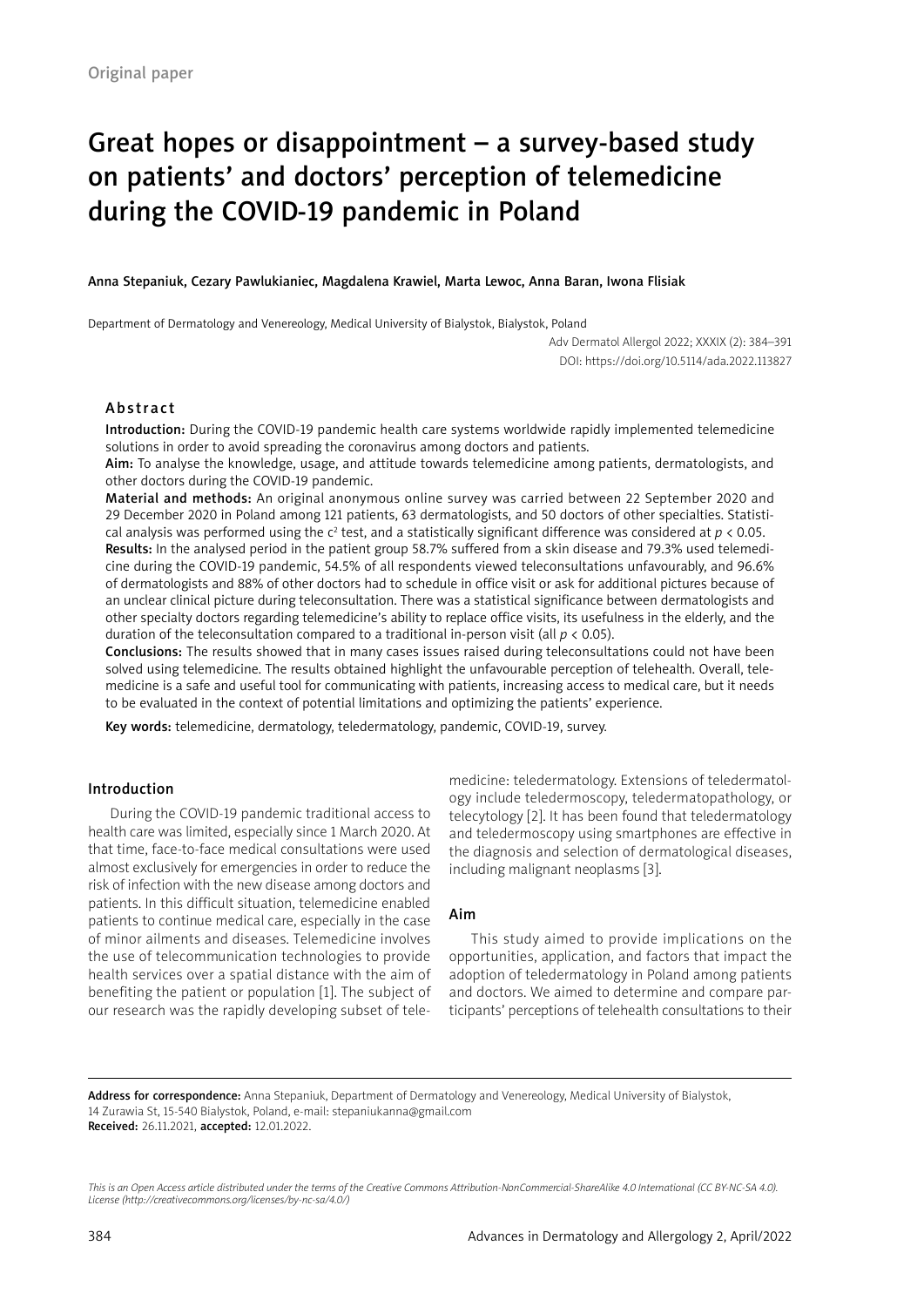attitude toward traditional in-person visits and investigate the sociodemographic and health-related factors associated with telehealth experiences.

## Material and methods

#### Study population and design

This study of patients' and doctors' approach to telemedicine was a questionnaire-based survey. An original anonymous survey was conducted online via a survey tool for data collection (Google Forms) between 22 September 2020 and 29 December 2020 among 121 patients over 18 years of age, 63 dermatologists, and 50 doctors of other specialties. The study was approved by the Local Bioethics Committee at the Medical University of Bialystok.

## Statistical analysis

Statistical analysis was performed using the  $\chi^2$  test in order to analyse relationships between pairs of groups. Sociodemographic data were calculated as mean with standard deviation and count (percentage) as appropriate and summarised using descriptive statistics. The analysis was conducted using GraphPad Prism 8.3.0 (GraphPad Software, La Jolla, CA, USA). Results were considered to be statistically significant at *p* < 0.05.

#### Results

## Patients

Among the group of 121 patients, 90.1% (109) were women and 9.9% (12) were men. The characteristics of the participants are presented in Tables 1 and 2. When asked about dermatological problems, 58.7% (71) of patients suffered from a skin disease: psoriasis was reported by 23% (28), atopic dermatitis 16.5% (20), and acne 8.3% (10); more than half of the patients in the study group (57%,  $n = 69$ ) had been diagnosed with at least one disease other than dermatological during the analysed period (Figure 1). 37.2% of the patients with a history of any reported dermatoses had skin problems for more than 10 years, 19% between 1 and 10 years, 5.8% between a month and a year, and 2.5% under 1 month. Before the pandemic, almost two-thirds (66.1%,  $n = 80$ ) had been treated by a dermatologist due to the skin problems, 29.8% (36) were had not been treated at all, 26.4% (32) had tried to treat their skin disease on their own, 18.2% (22) with the help of a doctor of other specialization, and 3.3% (4) in a beauty salon or with a cosmetologist's help. Among patients with skin-involved problems, 57% also suffered from a disease other than dermatological and had been treated by other doctors: most commonly by a rheumatologist – 12.4% (15) subjects. When asked about 'telemedicine', 5.8% (7) patients did not know what the term meant, 6.6% (8) had used

telemedicine before the COVID-19 pandemic, while 93.4% (113) had not had an opportunity to use this method of consultation before the pandemic. Conversely, during the COVID-19 pandemic 79.3% (96) used telemedicine, and only 20.7% (25) did not. Of respondents who used remote visits, 42.3% (41) had had 4 or more teleconsultations,  $14.4\%$  ( $14$ ) – 3 times,  $25.8\%$  ( $25$ ) 2 times, and 17.5% (17) once. In the majority (71.1%, *n* = 86) of cases teleconsultation during the pandemic was organized as a phone call (Figure 2). 63.5% (61) of the respondents declared that the discussed problems could not have been solved using telemedicine: 58.5% (56) reported a lack of ability to perform additional screenings, 53.8% (51) reported a lack of ability to assess skin lesions, and 18.5% (12) reported bad quality of internet or phone connection. Only 36.7% (37) of patients were satisfied with the quality of the telemedicine visit. Over half of the group (56.2%,  $n = 68$ ) were certain that telemedicine cannot replace office visits, 32.2% (39) would rather avoid this change, 5.8% (7) would be willing to replace office visits, and only 1 (0.83%) person was certain that telemedicine could replace traditional visits. When asked about privacy during the visit, 58.6% (58) declared that they did not have an impression that their privacy was less protected compared to a regular visit. 60.6% (71) of the respondents claimed they were not satisfied with the form in which the visit was organized. Of the 121 respondents, two-thirds (66.7%) did not want their doctor's appointments to continue in the form of teleconsultations. According to 40.5% (49), telemedicine can facilitate accessibility to a doctor. 40.5% (49) of respondents agreed that telemedicine can shorten the waiting time for a doctor's appointment. The vast majority  $(81.8\%, n = 99)$  claimed that reliable assessment of symptoms is not possible through telephone, even with visual support. A similar number of respondents – 80.2% (97) had doubt about the cost of private visits using telemedicine, they claimed it should be lower than for traditional visits. Among respondents, more than two-thirds (68.6%, *n* = 83) used the service of doctors other than dermatologists: family doctors – 21% (26), internal medicine doctor – 13% (16), and rheumatologist – 10% (12). 27.4% (33) claimed that this visit was more satisfying than visit using telemedicine with dermatologists.

#### Dermatologists

Among this group of 63 respondents, 59 were female and 4 were male. 95.2% (60) have been offering teleconsultations during the COVID-19 pandemic, 4.8% (3) did not. In contrast, before the pandemic only 14.3% (9) offered this solution in pursuing medical visits, and 85.7% (54) did not. Respondents from this study subgroup pointed out 5 means of communication that they used: 56.7% (34) phone call, 13.3% (8) videocall, 20% (12) Internet messenger with picture, 5% (3) text messages, and 5% (3) conversation through an online messenger (Fig-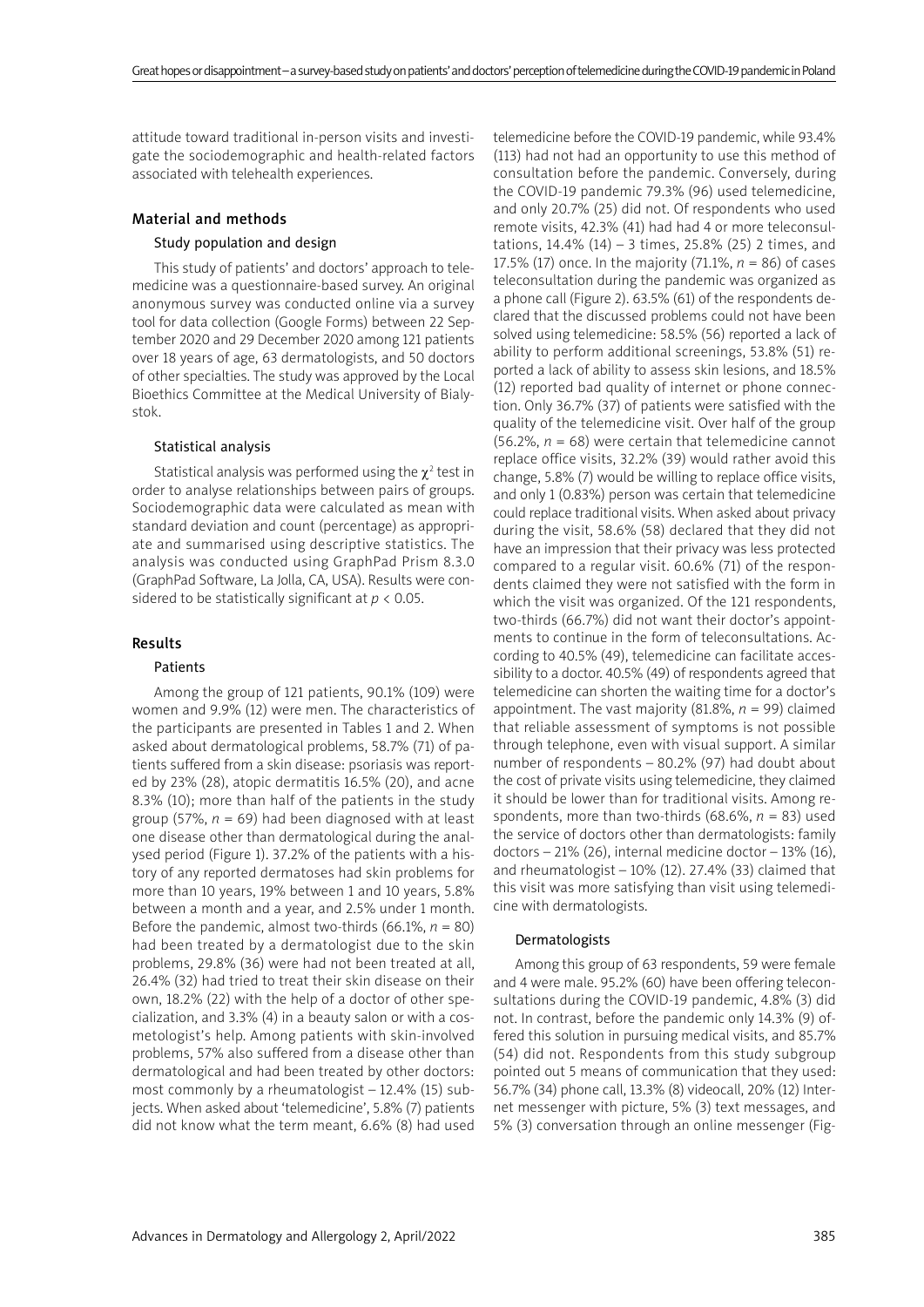| Patients                                                                                   |                                  | Dermatologists                                                                              |             | Doctors of other specialties                                                                |           |  |  |  |
|--------------------------------------------------------------------------------------------|----------------------------------|---------------------------------------------------------------------------------------------|-------------|---------------------------------------------------------------------------------------------|-----------|--|--|--|
| Could telemedicine replace office visits?                                                  |                                  |                                                                                             |             |                                                                                             |           |  |  |  |
| Telemedicine cannot<br>replace office visits                                               | 56.2% (68)                       | Telemedicine cannot<br>replace office visits                                                | 90.5% (57)  | Telemedicine cannot<br>replace office visits                                                | 56% (28)  |  |  |  |
| Would rather avoid this<br>change                                                          | 32.2% (39)                       |                                                                                             |             | Telemedicine could<br>replace traditional visits                                            | 40% (20)  |  |  |  |
| Would be willing to<br>replace                                                             | $5.8\%$ (7)                      | No opinion                                                                                  | $9.5\%$ (6) | No opinion                                                                                  | $4\%$ (2) |  |  |  |
| Telemedicine could<br>replace traditional visits                                           | $0.83\%$ (1)                     |                                                                                             |             |                                                                                             |           |  |  |  |
| Does a telemedicine visit offer the same level of privacy as an office visit?              |                                  |                                                                                             |             |                                                                                             |           |  |  |  |
| Did not feel less private<br>Telemedicine                                                  | 58.6% (58)                       | Telemedicine did not<br>offer the same level of<br>privacy protection as<br>an office visit | 33.3% (21)  | Telemedicine did not<br>offer the same level of<br>privacy protection as an<br>office visit | 30% (15)  |  |  |  |
| Did not offer the<br>same level of privacy<br>protection as an office<br>visit             | 20.2% (20)                       | No difference in<br>privacy level                                                           | 61.9% (39)  | No difference in privacy<br>level                                                           | 56% (28)  |  |  |  |
| No opinion                                                                                 | 21.2% (21)<br>(99 resp in total) |                                                                                             |             | No opinion                                                                                  | $7\%$ (3) |  |  |  |
| Could telemedicine help in shortening the waiting time for an appointment?                 |                                  |                                                                                             |             |                                                                                             |           |  |  |  |
| Telemedicine may<br>facilitate accessibility to<br>doctor                                  | 40.5% (49)                       | Telemedicine will not<br>reduce the waiting<br>time for a doctor's<br>appointment           | 46% (29)    | Telemedicine may<br>facilitate accessibility to<br>doctor                                   | 64% (32)  |  |  |  |
| Telemedicine will not<br>facilitate accessibility to<br>doctor                             | 39.7% (48)                       | Telemedicine may<br>facilitate accessibility<br>to doctor                                   | 49.2% (31)  | Telemedicine will not<br>reduce the waiting<br>time for a doctor's<br>appointment           | 32% (16)  |  |  |  |
| No opinion                                                                                 | 19.8% (24)                       |                                                                                             |             | No opinion                                                                                  | 4% (2)    |  |  |  |
| Does telemedicine permit a reliable assessment of symptoms?                                |                                  |                                                                                             |             |                                                                                             |           |  |  |  |
| It is not possible                                                                         | 81.8% (99)                       | It is not possible                                                                          | 28.6% (18)  | It is not possible/very<br>complicated                                                      | 94% (47)  |  |  |  |
| It is rather possible                                                                      | $8.3\%$ (10)                     | It is possible                                                                              | $7.9\%$ (5) | It is rather possible                                                                       | $4\%$ (2) |  |  |  |
| No opinion                                                                                 | 9.9% (12)                        | It is possible, but it<br>depends on the case                                               | 63.5% (40)  | No opinion                                                                                  | $2\%$ (1) |  |  |  |
| How would you compare the duration of a telemedicine visit and a traditional office visit? |                                  |                                                                                             |             |                                                                                             |           |  |  |  |
|                                                                                            |                                  | Office visit took more<br>time<br>That                                                      | 14% (9)     | Office visit took more<br>time                                                              | 42% (21)  |  |  |  |
|                                                                                            |                                  | Teleconsultation<br>required more time                                                      | 52% (33)    | Teleconsultation<br>required more time                                                      | 10% (5)   |  |  |  |
|                                                                                            |                                  | Similar                                                                                     | 33% (21)    | Similar                                                                                     | 48% (24)  |  |  |  |

## Table 1. Responses among the analysed groups

ures 3, 4). The vast majority (90.5%, *n* = 57) of the dermatologists thought that telemedicine cannot replace office visits (Table 1). 46% (29) of them stated that telemedicine will not reduce the waiting time for a doctor's appointment. Of the studied dermatologists, one-third (33.3%,  $n = 21$ ) stated that telemedicine does not offer the same

level of privacy protection as an office visit, while 61.9% (39) claimed that it offers a similar level of privacy. A reliable assessment without a direct visit was not possible in the opinion of 28.6% (18) of dermatologists. According to 57.1% (36) of dermatologists, telemedicine has no superiority among seniors. Among the diseases that should not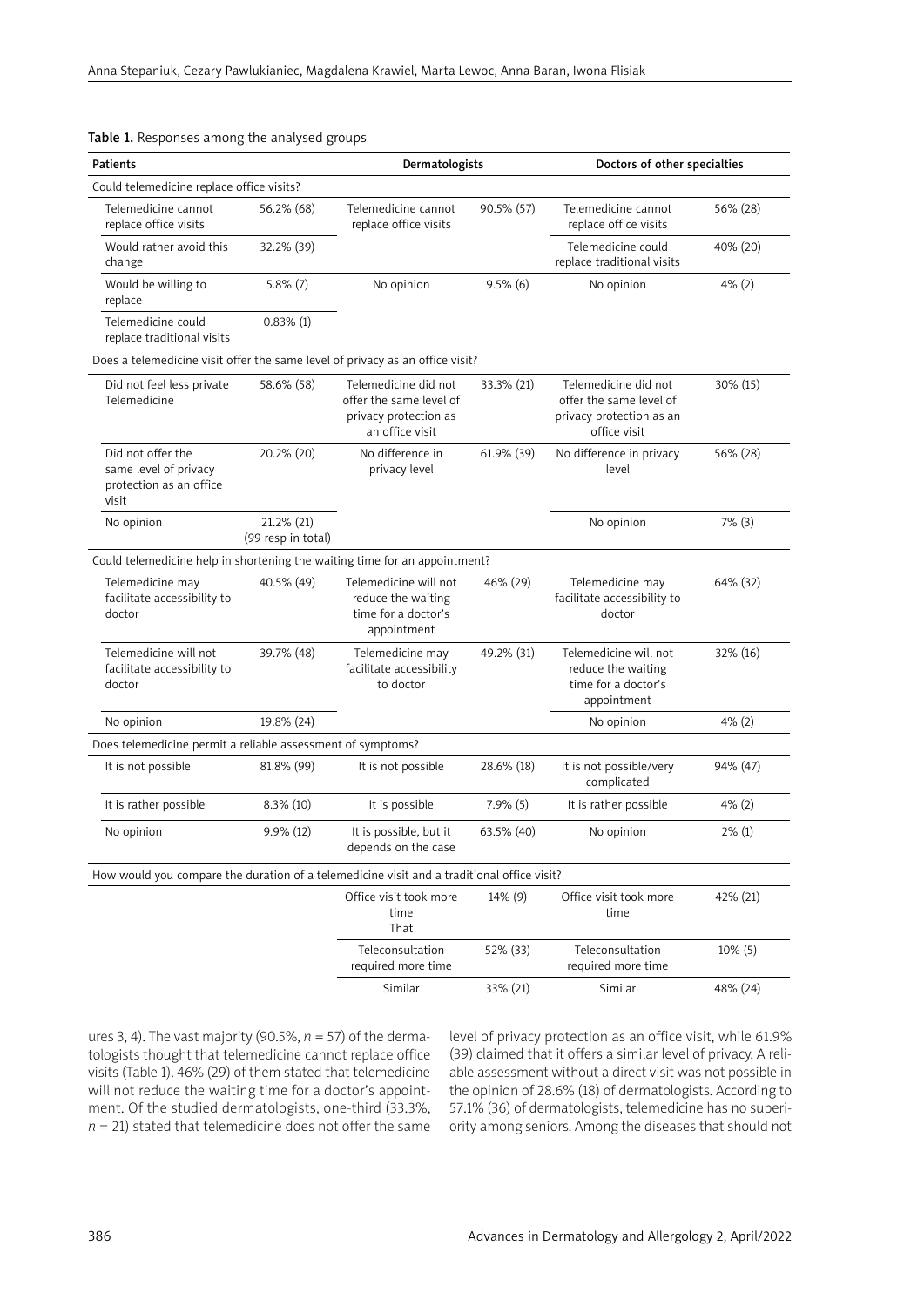| Parameter                        |                     | <b>Patients</b> | Dermatologists | Doctors of other specialties |
|----------------------------------|---------------------|-----------------|----------------|------------------------------|
| Total                            |                     | 121             | 63             | 50                           |
| Sex                              | Female              | 90.1% (109)     | 93.7% (59)     | 74% (37)                     |
|                                  | Male                | $9.9\%$ (12)    | $6.3\%$ (4)    | 26% (13)                     |
| Age [years]                      | $18 - 24$           | 45 (37.2%)      |                |                              |
|                                  | $25 - 35$           | 39 (32.2%)      |                |                              |
|                                  | $36 - 45$           | 22 (18.2%)      |                |                              |
|                                  | >45                 | 15 (12.4%)      |                |                              |
| Qualifications                   | University degree   | 54 (45,5%)      |                |                              |
|                                  | Secondary education | 65 (53.7%)      |                |                              |
|                                  | Primary education   | $1(0.8\%)$      |                |                              |
| Job seniority as<br>a specialist | Residency           |                 | $1.6\%$ (1)    | 52% (26)                     |
|                                  | $0 - 5$             |                 | $11.1\%$ (7)   | 10% (5)                      |
|                                  | $5 - 10$            |                 | 28.6% (18)     | $2\%$ (1)                    |
|                                  | $10 - 20$           |                 | 17.5% (11)     | 14% (7)                      |
|                                  | $20 - 30$           |                 | 23.8% (15)     | 18% (9)                      |
|                                  | > 30                |                 | 17.5% (11)     | $4\%$ (2)                    |

100

Table 2. Characteristics of the analysed groups

be diagnosed via teledermatology, the most frequently mentioned were the following: nevi and lesions demanding dermoscopic control (92.1%), lesions in the genital area (65.1%), and those located on the scalp (60.3%). Fourteen percent (9) of respondents declared that a traditional office visit took more time, 52% (33) that teleconsultation required more time, and in the opinion of one-third (33%,  $n = 21$ ) the duration of teleconsultations were similar to traditional office visits. Almost all the dermatologists (96.6%,  $n = 61$ ) had scheduled an office visit or asked for additional photographs because the clinical picture during teleconsultation was not clear. Only 6.3% (4) definitely preferred telemedicine visits.



Among 50 doctors with (or during) a specialization other than dermatology 20% (10) were general practitioners, 10% (5) specialized in internal medicine, and 10% (5) were paediatricians. Of that studied subgroup, 74% (37) were female and 26% (13) male. During the COVID-19 pandemic, 88% (44) had been offering teleconsultations and 12% (6) had not, in contrast to the times before pandemic, when 76% (38) did not and 24% (12) did. The vast majority of consultations (95%, *n* = 42) were performed by telephone. Over half of the doctors (56%, *n* = 28) stated that telemedicine cannot replace office visits.





disease



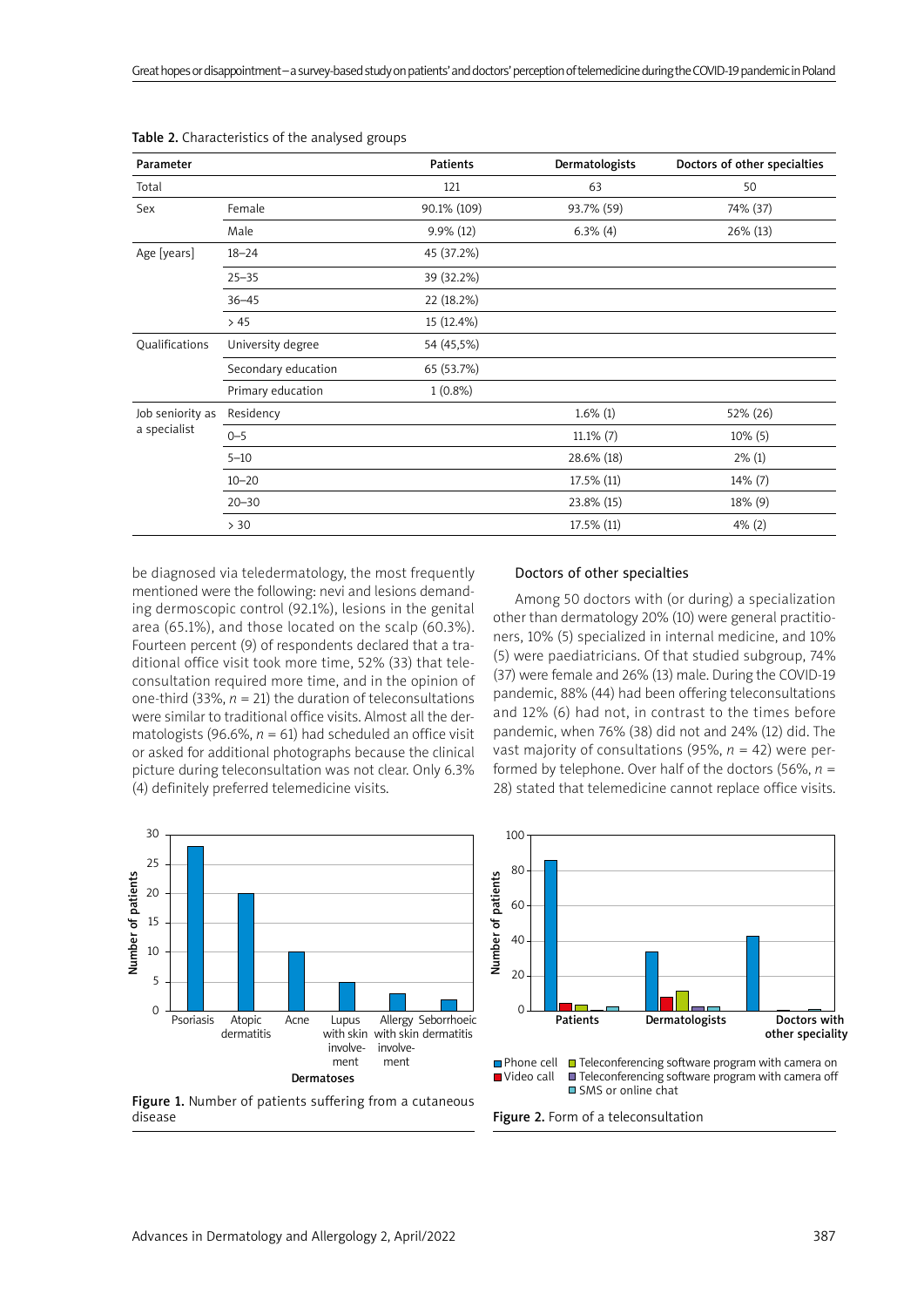Among all the doctors, 64% (32) felt that telemedicine will reduce the waiting time for an appointment. Telemedicine did not offer the same level of privacy protection as an office visit according to 30% (15) of respondents. Forty-four percent (22) of doctors would choose telemedicine to control the effects of treatment, and only 1 (2%) person felt sure that it was not useful in this type of consultations, while 50% (25) of respondents felt that it depends on the disease. Telemedicine would have application in elderly patients according to 58% (29) of interviewed doctors. The duration of teleconsultations was similar to traditional office visits in 48% (24). The majority of the doctors (84%,  $n = 42$ ) declared that the inability to physically examine the patient during a teleconsultation may make diagnoses impossible. The vast majority (88%,  $n = 44$ ) had scheduled an office visit because the clinical picture during teleconsultation was not clear.

## Analysis of the study subgroups

When comparing patients' and dermatologists' answers, only the opinions on the possibility of reliable assessment of symptoms over the telephone and a sense of privacy were statistically significant – according to dermatologists it was possible to diagnose properly and with privacy (both *p* < 0.05). The comparison of patients' and doctors of other specialties' assessment of sense of privacy gave a statistically significant difference – patients more often felt private during telemedicine ( $p = 0.004$ ). Regarding their opinion on the possibility of reliable assessment of symptoms over the telephone, patients were strongly against relying on the remote diagnosis of skin lesions, while dermatologists were willing to diagnose these changes properly, depending on the case (*p* = 0.003). In relation to the possibility of replacing traditional visits with telemedicine, 88.4% of the patients, 56% of other specialties doctors, and 90.5% of dermatologist denied such a possibility (there was a statistically significant difference between doctors with other specialties and dermatologists, and between doctors with other specialties and patients – both *p* < 0.05). Doctors of other specialties stated that telemedicine can be used in caring for elderly patients in comparison to dermatologists, and that the difference was statistically significant ( $p < 0.05$ ).

## Discussion

The first report concerning the provision of health services over a spatial distance can be dated back to 1879, when an article published in The Lancet showed that the use of a telephone can reduce unnecessary office visits [4]. However, only recently we can observe a tremendous development of telemedicine, and this phenomenon remains in compliance with WHO official guidelines that recommend reducing face-to-face consultations in order to decrease the potential risk of spreading the SARS-CoV-2 virus [5].

In the analysed period, only 6.6% of the interviewed persons had used telemedicine before the pandemic, compared to 79.3% who have been using telecare during the COVID-19 pandemic. In a study conducted by Handa *et al.* between May 2020 and October 2020 the number of teleconsultations per day rose 3.3 fold, from 23.60 in May to 77.96 in October [6]. These results highlight the expansive and growing role that telemedicine plays.

It is worth mentioning that 42.3% of our respondents have had 4 or more teleconsultations during the pandemic. Among dermatologists 39.7% stated that they had not been offering other visits than teleconsultations for the first 2 months of the pandemic (from March 11 2020). In one study, which concerned 153 U.S.-based dermatology offices open during the pandemic, it was noted that 87% of them offered teleconsultations. In the same research it was also mentioned that the number of tele-



Figure 3. Do you think that telemedicine can replace traditional visits?

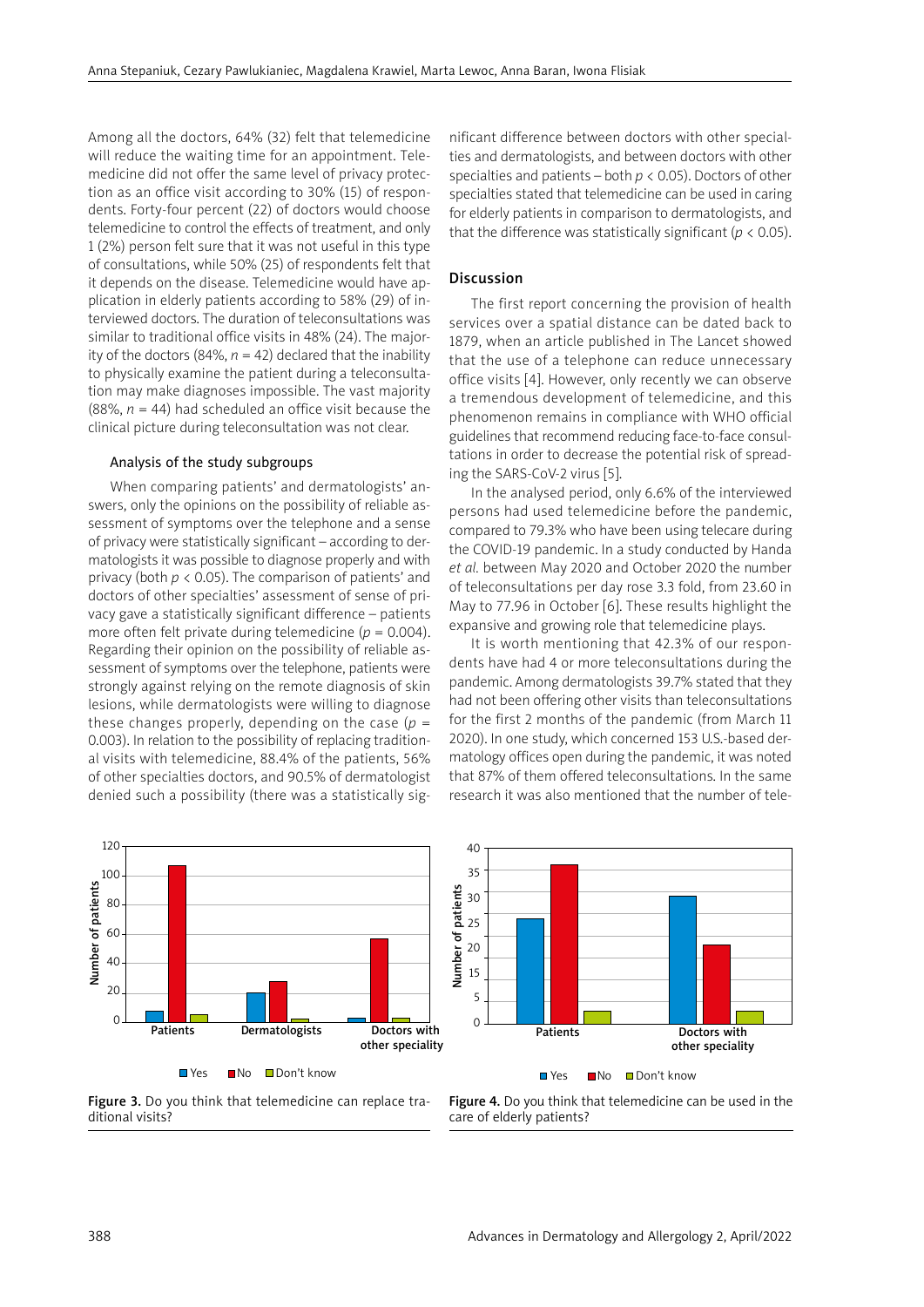consultations in dermatology rose from 0 in April 2019 to 1564 in April 2020 at one of the U.S.-based hospitals [7].

Over 55% of patients participating in our research viewed telemedicine unfavourably. Among dermatologists in our study 41.3% stated that teleconsultations are more convenient compared to an office visit, but they preferred traditional visits. Thirty-six percent of doctors with specialties other than dermatology expressed the same view, but they were statistically more likely to state that teleconsultations are more convenient, compared to dermatologists ( $p < 0.05$ ). In one study with 131 respondents who had had a video preoperative teleconsultation, 98% stated that they were satisfied with it and 92% reported that they would like such consultations in the future [8]. In our questionnaire 66.7% of respondents stated that they did not want doctor's appointments to continue in the form of a teleconsultation. In contrast, in one study concerning urological patients 84.7% favoured teleconsultation compared to traditional visits [9]. In another study it was noted that patients who rated their experience with telemedicine lower compared to in-person visits had a lower patient activation score [10]. The patient activation score measures a patient's ability to self-manage their healthcare [11]. In contrast, a study of Imlach *et al.* noted, in general, high satisfaction of patients with telehealth during lockdown; it was especially rated best for routine and familiar health issues. However, certain obstacles were noted when a physical examination was needed or when the diagnosis was unknown [12]. A study similar to ours was conducted by Yeroushalmi *et al.*, who evaluated patients' perception and perceived barriers of teledermatology [13]. In contrast to our respondents, very few patients reported that they were unlikely to undertake another telehealth visit (9.94%) or recommend one to others (6.92%) [13]. In our research 66.7% of patients did not want doctor's appointments to continue in the form of a teleconsultation. One of the most commonly appearing comments in our questionnaire expressed the wish to remove teleconsultations completely, with 5 responders sharing such an opinion.

Almost all participating dermatologists had to ask for additional pictures or schedule an office visit due to an unclear clinical picture, and 91.3% of doctors with specialties other than dermatology expressed the same concerns. Furthermore, 61% of the patients declared that the problems that was discussed during teleconsultations could not have been solved using telemedicine. In research conducted by Isautier *et al.* it was noted that teleconsultations are not linked to a decrease in patients' satisfaction, which stands in contrast to our findings. In this study it was also noted that 85% of older Australians stated that their experience with telemedicine was similar to or better than their experience with in-person visits [10].

The quality of network communication is considered the most important aspect influencing the development of telecare [14]. That problem is also discussed in other papers, where a high-speed Internet connection is considered essential [15, 16]. However, this was not the case among our respondents because 71.1% of teleconsultations were organized as a phone call. For 56.7% of dermatologists and 95.6% of other doctors that was also the most common type of medium. The lack of ability to organise them as a videocall was another commonly raised issue. The vast majority of our dermatologists (95.2%) have been offering teleconsultations and 56.7% of them usually in the form of a phone call without video. In one study performed before the pandemic only 20.4% of participating dermatologists offered teleconsultations, which highlights the impact COVID-19 has had on telecare's development [17].

In our study, doctors with specialties other than dermatology were much more likely to state that telemedicine can replace office visits than respondents in the other 2 groups. Among dermatologists, only 1 subject declared that there were no dermatological conditions that cannot be treated using telemedicine. Over 90% of dermatologists stated that nevi should not be assessed using telemedicine, followed by lesions located over the genital area (65.1%) and on the scalp (60.3%). Similar opinions can be found in other papers where genital and hair disorders were named as the least suitable for a diagnosis using telecare by 28.5% and 23.9% of dermatologists, respectively [17]. Allergic disorders were the most common example of such a condition in the cited article, but they were not mentioned by any of the dermatologists in our study [17].

In our survey patients were statistically more likely to state that telemedicine does not allow doctors to adequately assess skin lesions, compared to dermatologists (*p* < 0.05). Almost 82% of patients expressed such an opinion, compared to 62% of dermatologists. This issue was not raised or examined in other available studies. In one study conducted among 34 dermatologists, a major challenge was the assessment of the topography and morphology of the skin lesions. That problem was highlighted by 91.2% of the responders [6]. These results point also to the risk of potential problems, including the lack of trust between medical professionals and treated patients. It may also be translated to a phenomenon which we experienced ourselves. Due to the pandemic restrictions, we mostly searched for the potential respondents online, mainly on Facebook groups. We received a significant amount comments and direct messages, commonly offensive and filled with swear words, regarding users' opinions on telemedicine, duration of teleconsultations, and doctors' involvement in the diagnoses and treatment using telecare, which we often had to mark as violating social media rules.

The demand for medical procedures and hospitalizations among senior citizens is the highest compared to other age groups [18]. Continuous office visits pose a risk to older adults and may be problematic to organize for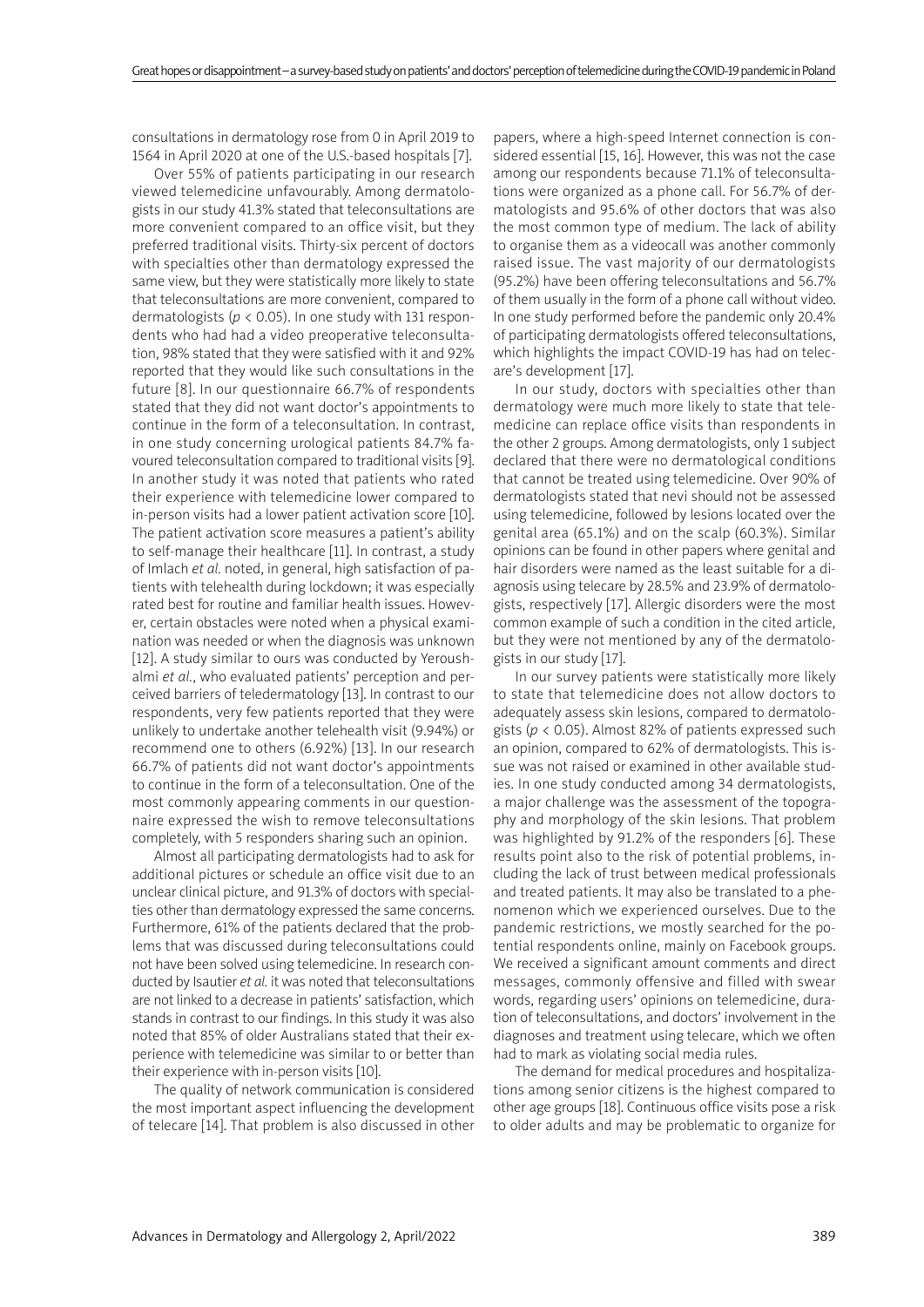their caregivers due to commonly occurring chronic diseases, functional decline, and loss of autonomy [18]. In one study the use of telemedicine allowed avoidance of 20 office visits over a 2-year period among 34 patients living in retirement homes who suffered from chronic wounds [19]. Another paper pointed out that teleconsultations helped reduce the need for office visits or hospitalizations by 79% for the elderly patients participating in the study. In our research, when asked about the possible use of telemedicine among senior citizens, dermatologists were significantly more pessimistic than doctors of other specialties.

In one retrospective cohort study it was proven that teleconsultations decreased the waiting time for an appointment with a specialist, but also allowed patients with a more severe condition to consult with a specialist faster [20]. Among our respondents, patients were statistically more pessimistic than doctors with specialties other than dermatology that telemedicine will decrease the waiting time for a doctor's appointment (*p* < 0.05). In one study the patients themselves noted that they can get an appointment in days instead of weeks [12].

Even though some studies show the effectiveness of the usage of telemedicine in dermatology, issues such as legal problems and inadequate technology infrastructure seem to slow down its development in that field. The increased duration of teleconsultations reported by dermatologists may be a sign of those problems, where good quality images are a key factor in proper diagnosis and treatment compared to other areas of medicine [15, 17, 19, 21]. In one study teleconsultations required more time than in-person visits, but such a correlation was not reported with more trained professionals [15].

Telemedicine requires not only personnel training, but also both medical professionals' and patients' acceptance [15]. In our study, among participating patients, 57.9% strongly agreed that teleconsultation should be less expensive than an office visit. Another 22.3% stated that it should be less expensive. These results highlight even stronger patients' views on telemedicine and the fact that it is not treated as an equivalent to a traditional office visit. In one study patients stated that they were willing to pay the same amount of money, because teleconsultations, in their opinion, required the same amount of work from the health care provider [12]. One study revealed uneasiness concerning security expressed by the participating dermatologists [17]. However, in our study 62% of dermatologists and 61% of other doctors stated that telemedicine offers the same level of privacy protection compared to an office visit. Furthermore, 59% of patients declared they have not had a feeling that their confidential data were any less secured compared to an in-person appointment. In one study patients who preferred traditional visits over telemedicine declared that personal contact with their doctor was important for them [22]. Other study concerning oncology patients

highlighted that older patients may face difficulties while participating in a video teleconsultation due to the lack of technical knowledge. The same study also mentioned the increase in data transferred online, which raised security concerns [23].

The study sample was not statistically representative of the Polish population. Our participants were recruited mainly using social media, which is likely to undervalue the technical difficulties faced by telemedicine users. Females are thought to be more likely to participate in survey studies, which may be the reason for their disproportionate share. Furthermore, elderly people are less likely to be active social media users, and that might be a crucial factor in their low representation in our survey.

# Conclusions

Considering our results, telemedicine is a useful and safe tool that allows doctors to communicate, diagnose, and treat without the potential risk of spreading the virus, allowing patients to get quality healthcare in the comfort of their own homes. However, patients' dissatisfaction with telecare may reverse the progress already made and stop its further development. The results highlight the patients' concerns about doctors' abilities to adequately assess skin lesions and general health condition without personal contact or examination. The significant need to schedule office visits highlights the progress that has to be made in order to turn teleconsultations into an equally important part of diagnosis and treatment.

## Conflict of interest

The authors declare no conflict of interest.

#### References

- 1. Medicaid. Telemedicine. URL: https://www.medicaid.gov/ medicaid/benefits/telemedicine/index.html [accessed 2021- 10-30].
- 2. Kaliyadan F, Ramsey ML. Teledermatology. StatPearls 2021. PMID:29083682.
- 3. Abott LM, Magnusson RS, Gibbs E, Smith SD. Smartphone use in dermatology for clinical photography and consultation: current practice and the law. Australas J Dermatol 2018; 59: 101-7.
- 4. Board on Health Care Services; Institute of Medicine. The role of telehealth in an evolving health care environment. Workshop summary. Washington, DC: The National Academies Press; 2012; doi:10.17226/13466.
- 5. World Health Organization. Regional Office for the Western Pacific. Implementing telemedicine services during COVID-19: guiding principles and considerations for approach. Interim guidance 2020.
- 6. Handa S, Mehta H, Bishnoi A, et al. Teledermatology during the COVID-19 pandemic: experience at a tertiary care centre in North India. Dermatol Ther 2021; 34: e15022.
- 7. Yeboah CB, Harvey N, Krishnan R, Lipoff JB. The impact of COVID-19 on teledermatology: a review. Dermatol Clin 2021; 39: 599-608.